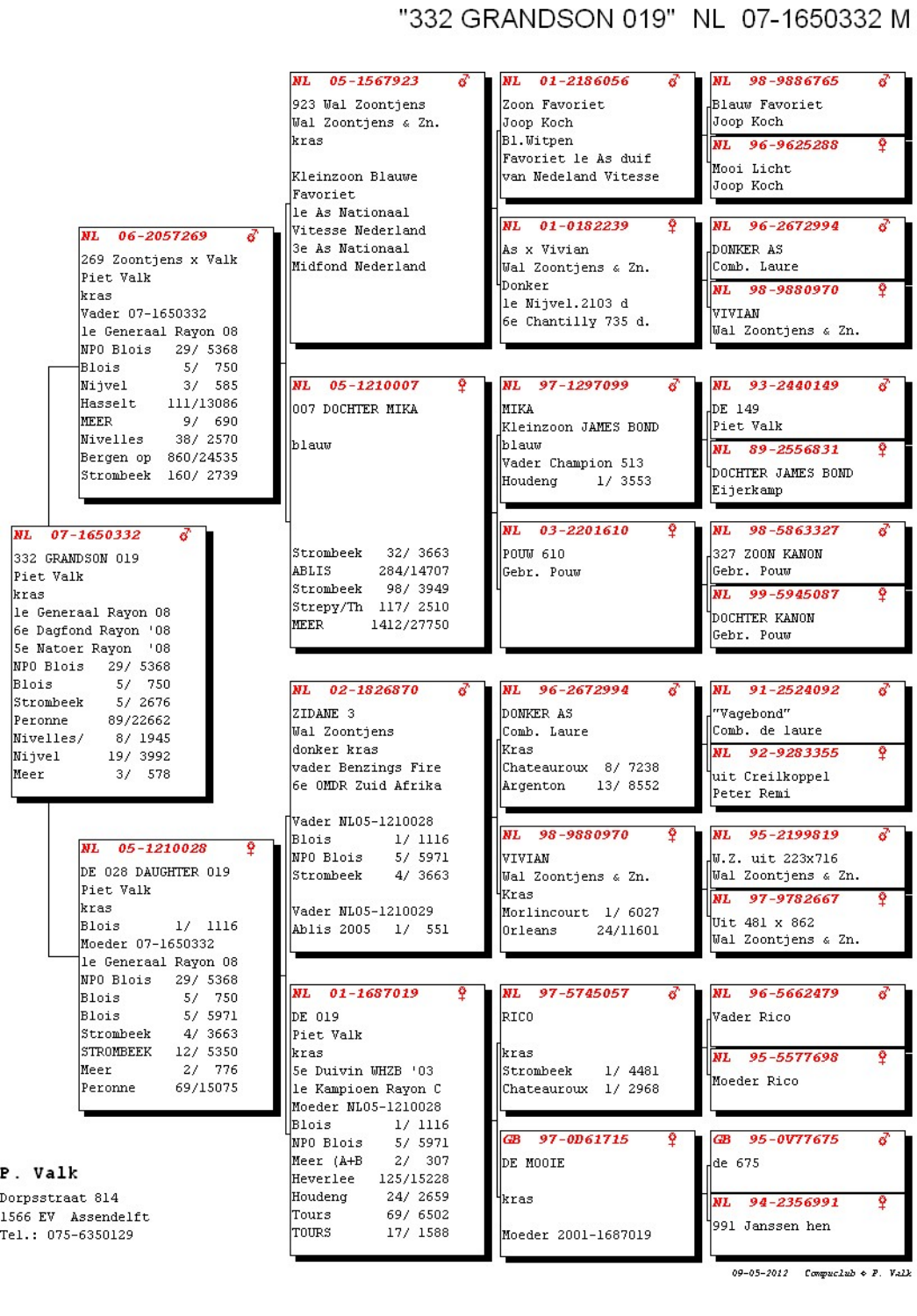| Beste prestaties per duif        |                   |     |           |                 |         |                    |
|----------------------------------|-------------------|-----|-----------|-----------------|---------|--------------------|
| NL 07-1650332 332 GRANDSON 019   |                   |     |           |                 |         |                    |
| Vlu Vluchtdatum Losplaats        |                   |     | Prijs Mee | Get             | Afstand | Snelheid           |
| Niveau<br>Perc                   |                   |     |           |                 |         |                    |
| N04 30-08-2008                   | Strombeek         | 5   | 2676      | 29              |         | 178,467 1347,756   |
| 99,81 rayon                      |                   |     |           |                 |         |                    |
| M01 02-05-2009                   | Peronne           |     | 89 22662  | 47              |         | 311,852 1401,047   |
| 99,61 afdeling                   |                   |     |           |                 |         |                    |
| N05 06-09-2008                   | Nivelles/Nijvel   | 8   | 1945      | 39              |         | 213,720 2125,114   |
| 99,59 rayon                      |                   |     |           |                 |         |                    |
| $V04 26 - 04 - 2008$             | Nijvel            | 19  | 3992      | 21              |         | 213,720 1655,220   |
| 99,52 rayon                      |                   |     |           |                 |         |                    |
| J01 23-06-2007                   | Meer              | 3   | 578       | 14              |         | 110,430 1507,620   |
| 99,48 club                       |                   |     |           |                 |         |                    |
| E29 24-07-2010                   | Blois             | 29  | 5368      | 3               |         | 597,920 1181,458   |
| 99,46 afdeling                   |                   |     |           |                 |         |                    |
| M03 30-05-2009                   | Morlincourt/Noyon | 3   | 500       | 39              |         | 346,894 1162,829   |
| 99,40 club                       |                   |     |           |                 |         |                    |
| V19 15-05-2010                   | Chimay            | 16  | 2618      | 8               |         | 273,902 1333,380   |
| 99,39 rayon<br>M18 08-05-2010    | Laon              |     | 175 19513 | 28              |         | 333,048 1183,524   |
| 99,10 afdeling                   |                   |     |           |                 |         |                    |
| E23 13-06-2010                   | Bourges           | 98  | 7640      | 5               |         | 623,053 1162,481   |
| 98,72 afdeling                   |                   |     |           |                 |         |                    |
| E02 23-05-2009                   | OrlÚans Saran     |     | 166 12819 | $\mathbf 1$     |         | 545, 362 1237, 252 |
| 98,71 afdeling                   |                   |     |           |                 |         |                    |
| NO2 16-08-2008                   | Bergen op Zoom    | 8   | 575       | 36              |         | 115,057 1518,197   |
| 98,61 club                       |                   |     |           |                 |         |                    |
| E02 24-05-2008                   | Ablis             | 114 | 7886      | 13              |         | 486, 138 1037, 938 |
| 98,55 afdeling                   |                   |     |           |                 |         |                    |
| V02 12-04-2008                   | Duffel            | 61  | 4118      | 13              |         | 156, 144 1835, 137 |
| 98,52 rayon                      |                   |     |           |                 |         |                    |
| E19 14-05-2011                   | Chateaudun        |     | 214 11596 | 4               |         | 546,622 1254,533   |
| 98,15 afdeling                   |                   |     |           |                 |         |                    |
| J07 04-08-2007                   | Morlincourt       | 42  | 2181      | 27              |         | 346,894 1462,355   |
| 98,07 rayon                      |                   |     |           |                 |         |                    |
| E69 14-05-2011                   | Chateaudun ZU     | 163 | 7879      | 4               |         | 546,622 1254,533   |
| 97,93 afdeling<br>E25 26-06-2010 |                   |     | 143 6565  | 13              |         |                    |
| 97,82 afdeling                   | Tours             |     |           |                 |         | 637,574 1063,507   |
| M20 21-05-2011                   | Morlincourt-Noyon |     | 303 13603 | 31              |         | 346,894 1436,802   |
| 97,77 afdeling                   |                   |     |           |                 |         |                    |
| V15 17-04-2010                   | Meer              | 82  | 3642      | 35              |         | 110,430 1439,097   |
| 97,75 rayon                      |                   |     |           |                 |         |                    |
| E01 10-05-2008                   | Ablis             | 8   | 344       | $7\phantom{.0}$ |         | 486,138 1040,789   |
| 97,67 club                       |                   |     |           |                 |         |                    |
| E03 08-06-2008                   | Bourges           | 161 | 6288      | 3               |         | 623,053 1014,687   |
| 97,44 afdeling                   |                   |     |           |                 |         |                    |
| N05 08-09-2007                   | Nijvel            |     | 326 12649 | 31              |         | 213,720 1197,658   |
| 97,42 afdeling                   |                   |     |           |                 |         |                    |
| V16 24-04-2010                   | Strombeek         | 116 | 3621      | 35              |         | 178, 467 1387, 032 |
| 96,80 rayon                      |                   |     |           |                 |         |                    |
| J03 07-07-2007                   | Strombeek         |     | 375 10119 | 35              |         | 178,467 1394,666   |
| 96,29 afdeling                   |                   |     |           |                 |         |                    |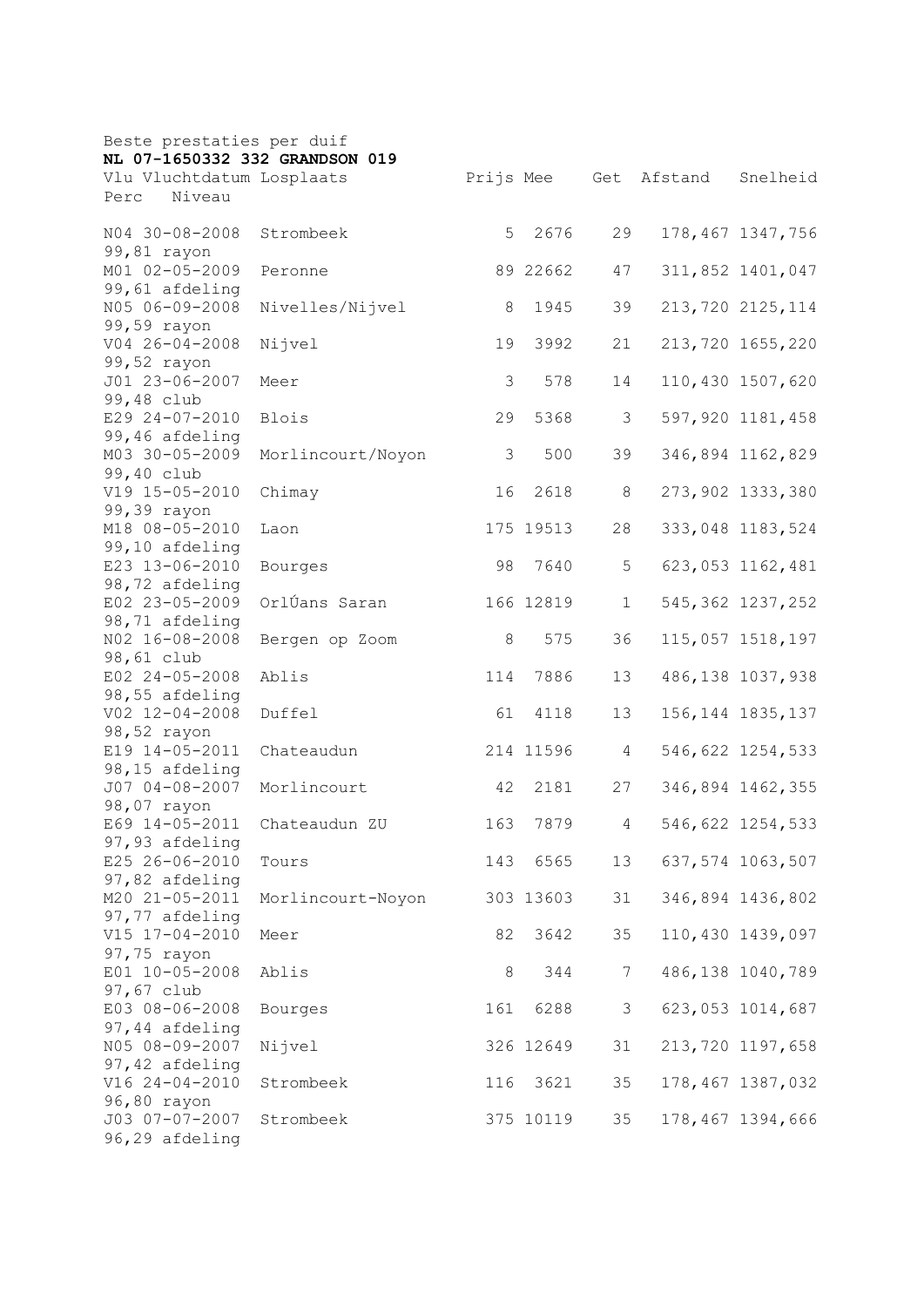| E01 09-05-2009 | Ablis               |     | 584 14284  | $\mathbf 1$ | 486, 138 1349, 813 |
|----------------|---------------------|-----|------------|-------------|--------------------|
| 95,91 afdeling |                     |     |            |             |                    |
| V14 10-04-2010 | Meer                | 161 | 3653       | 31          | 110,430 1196,188   |
| 95,59 rayon    |                     |     |            |             |                    |
| N01 09-08-2008 | Meer                | 30  | 662        | 40          | 110,430 1509,266   |
| 95,47 club     |                     |     |            |             |                    |
| V05 03-05-2008 | Chimay              |     | 1262 22795 | 22          | 273,902 1380,772   |
| 94,46 afdeling |                     |     |            |             |                    |
| N15 12-09-2009 | Chimay              | 164 | 2870       | 39          | 273,902 1107,190   |
| 94,29 afdeling |                     |     |            |             |                    |
| NO1 11-08-2007 | Meer                |     | 1466 25208 | 52          | 110,430 1186,591   |
| 94,18 afdeling |                     |     |            |             |                    |
| E06 20-07-2008 | Chateauroux Parc    | 8   | 136        | $\mathbf 1$ | 667, 473 1118, 602 |
| 94,12 club     |                     |     |            |             |                    |
| V12 18-04-2009 | Strombeek           | 440 | 7018       | 32          | 178, 467 1119, 376 |
| 93,73 afdeling |                     |     |            |             |                    |
| E05 06-07-2008 |                     |     |            |             | 637,574 1660,487   |
|                | Tours               | 11  | 165        | 22          |                    |
| 93,33 club     |                     |     |            |             |                    |
| N03 23-08-2008 | Duffel              |     | 1236 17116 | 35          | 156, 144 1216, 224 |
| 92,78 afdeling |                     |     |            |             |                    |
| N36 11-09-2010 | Nivelles/Nijvel     | 155 | 2105       | 25          | 213,720 1804,540   |
| 92,64 rayon    |                     |     |            |             |                    |
| N13 29-08-2009 | Strombeek           | 41  | 556        | 21          | 178, 467 1374, 746 |
| 92,63 club     |                     |     |            |             |                    |
| E27 10-07-2010 | Orleans Saran       | 429 | 5146       | 3           | 545, 362 1066, 198 |
| 91,66 afdeling |                     |     |            |             |                    |
| N35 04-09-2010 | Strombeek           |     | 1158 13854 | 37          | 178,467 1182,281   |
| 91,64 afdeling |                     |     |            |             |                    |
| N34 28-08-2010 | Duffel              |     | 1301 13965 | 23          | 156, 144 1373, 864 |
| 90,68 afdeling |                     |     |            |             |                    |
| E25 26-06-2011 | Chateauroux Parc    | 723 | 7714       | 30          | 667, 473 1059, 589 |
| 90,63 afdeling |                     |     |            |             |                    |
| N03 25-08-2007 | Duffel              | 347 | 3622       | 40          | 156, 144 1344, 925 |
| 90,42 rayon    |                     |     |            |             |                    |
| M22 05-06-2010 | Breuil le Vert/Cler |     |            |             |                    |
|                |                     |     | 1143 11706 | 36          | 383, 326 1244, 760 |
| 90,24 afdeling |                     |     |            |             |                    |
| E75 26-06-2011 | Chateauroux ZU      | 529 | 5302       | 30          | 667, 473 1059, 589 |
| 90,02 afdeling |                     |     |            |             |                    |
| J02 30-06-2007 | Duffel              | 84  | 769        | 9           | 156, 144 1340, 113 |
| 89,08 club     |                     |     |            |             |                    |
| J04 14-07-2007 | Nijvel              | 63  | 552        | 37          | 213,720 1581,770   |
| 88,59 club     |                     |     |            |             |                    |
| J06 28-07-2007 | Peronne             |     | 1837 16088 | 25          | 311,852 1295,343   |
| 88,58 afdeling |                     |     |            |             |                    |
| V11 11-04-2009 | Meer                | 797 | 6967       | 52          | 110,430 1480,906   |
| 88,56 afdeling |                     |     |            |             |                    |
| N14 05-09-2009 | Nivelles/Nijvel     | 411 | 3532       | 25          | 213,720 1328,405   |
| 88,36 afdeling |                     |     |            |             |                    |
| V13 25-04-2009 | Nivelles/Nijvel     | 850 | 7163       | 54          | 213,720 1563,209   |
| 88,13 afdeling |                     |     |            |             |                    |
| N63 21-08-2010 | Meer                | 569 | 4769       | $\sqrt{6}$  | 110,430 1536,883   |
| 88,07 afdeling |                     |     |            |             |                    |
| V03 19-04-2008 | Strombeek           | 78  | 648        | 23          | 178,467 1168,985   |
| 87,96 club     |                     |     |            |             |                    |
| N12 22-08-2009 | Duffel              |     | 5029       |             |                    |
|                |                     | 620 |            | 24          | 156, 144 1427, 487 |
| 87,67 afdeling |                     |     |            |             |                    |